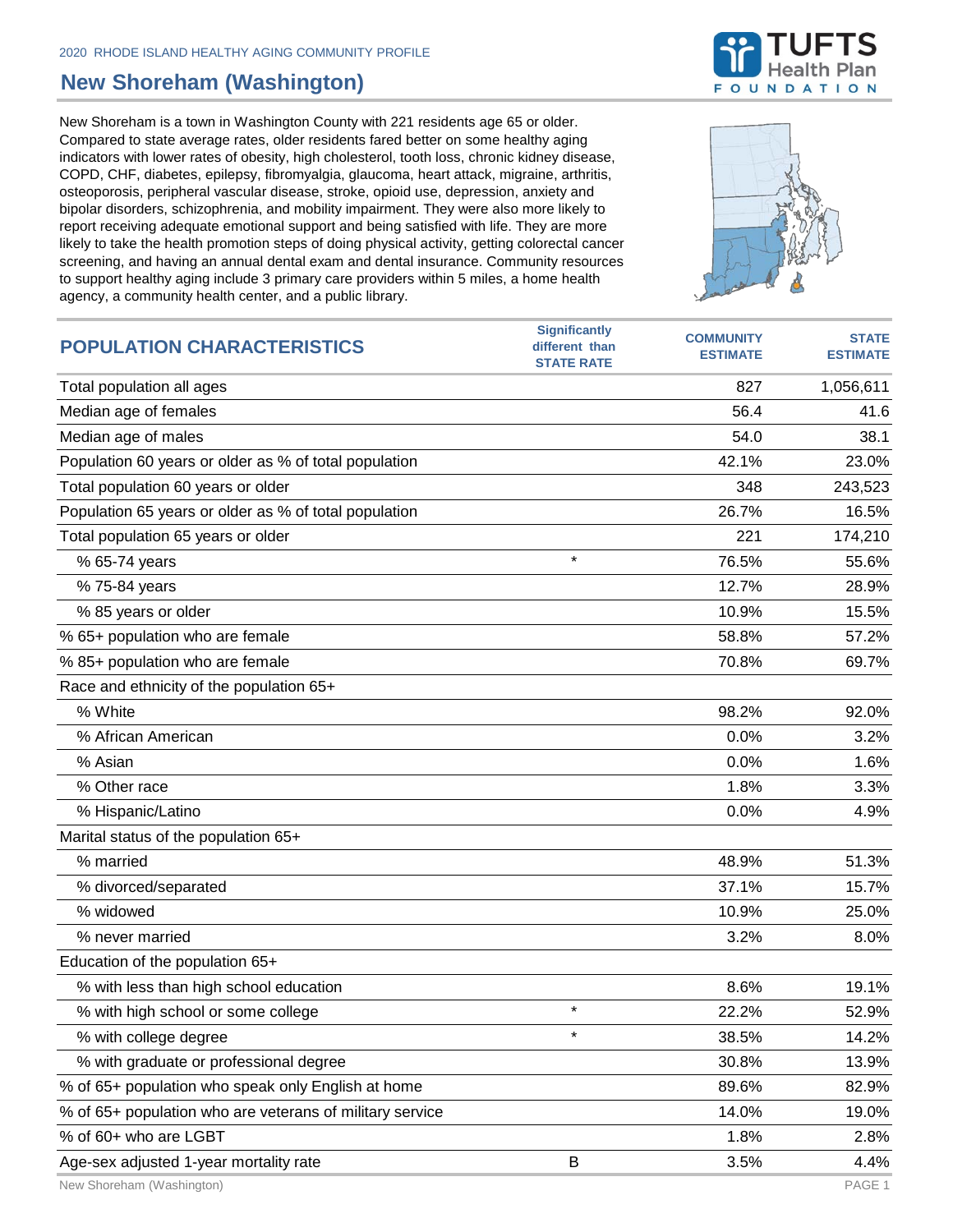| <b>HEALTHY AGING INDICATORS</b>                              | <b>BETTER / WORSE</b><br><b>STATE RATE</b> | <b>COMMUNITY</b><br><b>ESTIMATE</b> | <b>STATE</b><br><b>ESTIMATE</b> |
|--------------------------------------------------------------|--------------------------------------------|-------------------------------------|---------------------------------|
| <b>WELLNESS</b>                                              |                                            |                                     |                                 |
| % 60+ getting the recommended hours of sleep                 |                                            | 66.9%                               | 63.0%                           |
| % 60+ doing any physical activity within last month          | B                                          | 77.7%                               | 71.0%                           |
| % 60+ met CDC guidelines for muscle-strengthening activity   | В                                          | 32.3%                               | 25.0%                           |
| % 60+ met CDC guidelines for aerobic physical activity       | В                                          | 63.0%                               | 54.3%                           |
| % 60+ with fair or poor health status                        | B                                          | 14.6%                               | 19.5%                           |
| % 60+ with 15+ physically unhealthy days in last month       |                                            | 11.5%                               | 14.5%                           |
| <b>FALLS</b>                                                 |                                            |                                     |                                 |
| % 60+ who fell within last year                              |                                            | 27.2%                               | 26.3%                           |
| % 60+ who were injured in a fall within last year            |                                            | 9.6%                                | 10.3%                           |
| % 65+ had hip fracture                                       |                                            | 3.4%                                | 3.4%                            |
| <b>PREVENTION</b>                                            |                                            |                                     |                                 |
| % 60+ with physical exam/check-up in last year               |                                            | 92.6%                               | 93.0%                           |
| % 60+ flu shot in last year                                  |                                            | 59.0%                               | 60.6%                           |
| % 60+ with pneumonia vaccine                                 |                                            | 66.0%                               | 67.7%                           |
| % 60+ with shingles vaccine                                  |                                            | 39.7%                               | 35.3%                           |
| % 60+ women with a mammogram within last 2 years             |                                            | 86.1%                               | 82.0%                           |
| % 60+ with colorectal cancer screening                       | B                                          | 84.7%                               | 77.8%                           |
| % 60+ with HIV test                                          |                                            | 12.5%                               | 15.8%                           |
| % 60+ met CDC preventive health screening goals              |                                            | 41.8%                               | 39.2%                           |
| <b>NUTRITION &amp; DIET</b>                                  |                                            |                                     |                                 |
| % 60+ with 5 or more servings of fruit or vegetables per day |                                            | 20.8%                               | 18.1%                           |
| % 65+ with poor supermarket access                           |                                            | 100.0%                              | 23.6%                           |
| % 60+ stressed about buying food in last month               |                                            | 10.2%                               | 13.2%                           |
| % 60+ self-reported obese                                    |                                            | 23.5%                               | 26.8%                           |
| % 65+ clinically diagnosed obesity                           | В                                          | 18.2%                               | 29.3%                           |
| % 65+ with high cholesterol                                  | B                                          | 66.3%                               | 79.1%                           |
| % 60+ with cholesterol screening                             |                                            | 97.2%                               | 96.9%                           |
| <b>ORAL HEALTH</b>                                           |                                            |                                     |                                 |
| % 60+ with dental insurance                                  | B                                          | 64.2%                               | 56.3%                           |
| % 60+ with annual dental exam                                | B                                          | 85.8%                               | 75.9%                           |
| # of dentists per 100,000 persons (all ages)                 |                                            | 113.0                               | 64.7                            |
| % 60+ with loss of 6 or more teeth                           | B                                          | 22.5%                               | 29.6%                           |
| <b>CHRONIC DISEASE</b>                                       |                                            |                                     |                                 |
| % 65+ with Alzheimer's disease or related dementias          |                                            | 10.5%                               | 13.1%                           |
| % 65+ with anemia                                            |                                            | 43.5%                               | 50.0%                           |
| % 65+ with asthma                                            |                                            | 12.4%                               | 14.9%                           |
| % 65+ with atrial fibrillation                               |                                            | 18.7%                               | 15.0%                           |
| % 65+ with autism spectrum disorder                          |                                            | N/A                                 | 0.04%                           |
| % 65+ with benign prostatic hyperplasia (men)                |                                            | 42.5%                               | 42.2%                           |
| % 65+ with breast cancer (women)                             |                                            | 13.8%                               | 11.1%                           |
| % 65+ with cataract                                          |                                            | 71.9%                               | 67.5%                           |
|                                                              |                                            |                                     |                                 |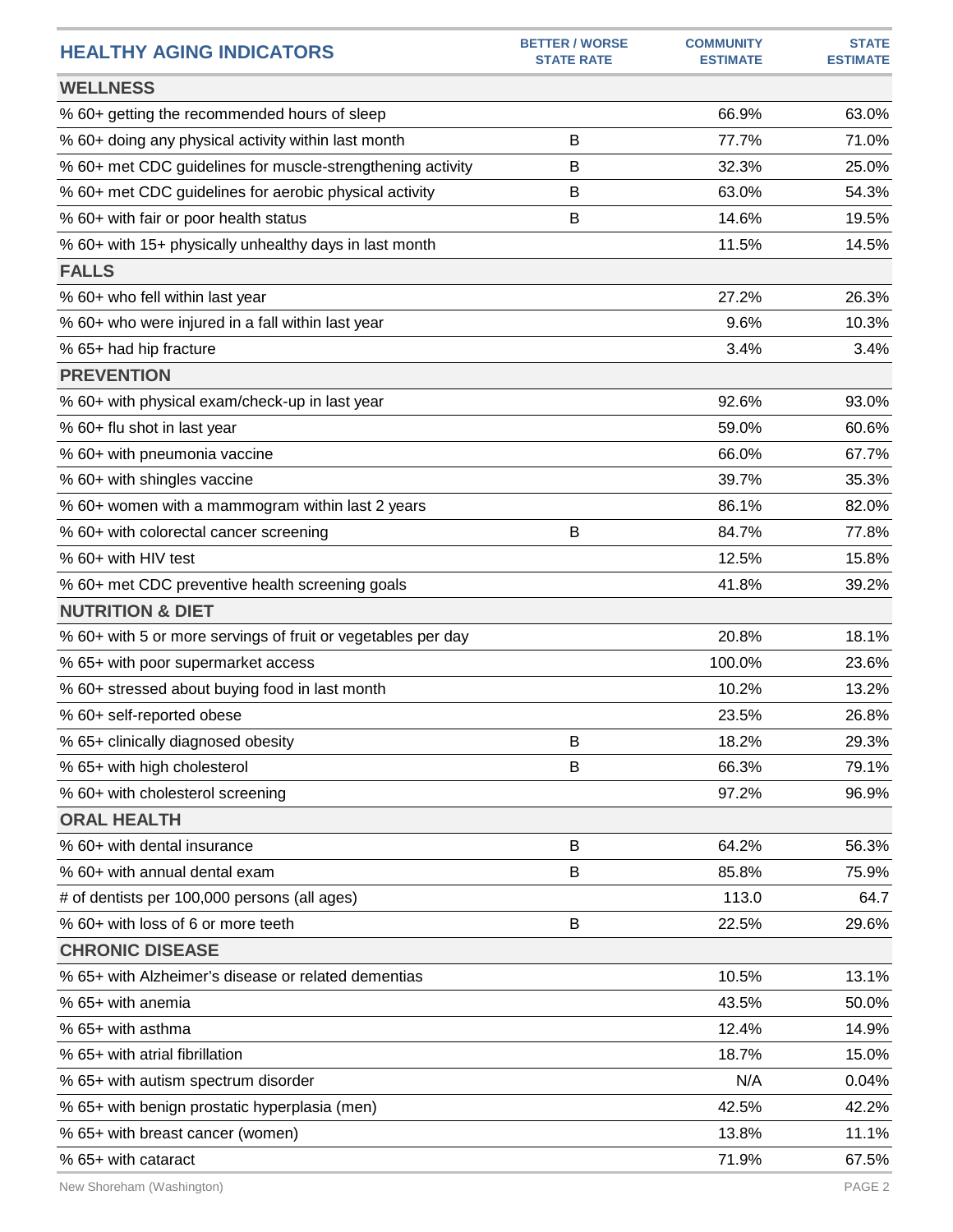| <b>HEALTHY AGING INDICATORS</b>                         | <b>BETTER / WORSE</b><br><b>STATE RATE</b> | <b>COMMUNITY</b><br><b>ESTIMATE</b> | <b>STATE</b><br><b>ESTIMATE</b> |
|---------------------------------------------------------|--------------------------------------------|-------------------------------------|---------------------------------|
| % 65+ with chronic kidney disease                       | B                                          | 16.6%                               | 30.7%                           |
| % 65+ with chronic obstructive pulmonary disease        | B                                          | 11.1%                               | 22.9%                           |
| % 65+ with colon cancer                                 |                                            | 2.3%                                | 2.7%                            |
| % 65+ with congestive heart failure                     | B                                          | 15.6%                               | 21.6%                           |
| % 65+ with diabetes                                     | B                                          | 21.5%                               | 34.7%                           |
| % 65+ with endometrial cancer (women)                   |                                            | 1.8%                                | 1.9%                            |
| % 65+ with epilepsy                                     | B                                          | 1.9%                                | 2.9%                            |
| % 65+ with fibromyalgia, chronic pain and fatigue       | B                                          | 18.8%                               | 25.4%                           |
| % 65+ with glaucoma                                     | B                                          | 19.5%                               | 27.0%                           |
| % 65+ ever had a heart attack                           | B                                          | 3.8%                                | 5.8%                            |
| % 65+ with HIV/AIDS                                     |                                            | 0.06%                               | 0.12%                           |
| % 65+ with hypertension                                 |                                            | 72.5%                               | 78.0%                           |
| % 65+ with hypothyroidism                               |                                            | 19.5%                               | 22.4%                           |
| % 65+ with ischemic heart disease                       |                                            | 39.9%                               | 41.8%                           |
| % 65+ with leukemias and lymphomas                      |                                            | 2.3%                                | 2.7%                            |
| % 65+ with liver disease                                |                                            | 7.3%                                | 9.9%                            |
| % 65+ with lung cancer                                  |                                            | 1.7%                                | 2.1%                            |
| % 65+ with migraine and other chronic headache          | B                                          | 4.8%                                | 6.1%                            |
| % 65+ with osteoarthritis or rheumatoid arthritis       | B                                          | 47.4%                               | 56.2%                           |
| % 65+ with osteoporosis                                 | B                                          | 13.5%                               | 19.6%                           |
| % 65+ with peripheral vascular disease                  | B                                          | 11.1%                               | 25.6%                           |
| % 65+ with pressure ulcer or chronic ulcer              |                                            | 8.0%                                | 8.1%                            |
| % 65+ with prostate cancer (men)                        |                                            | 13.1%                               | 13.4%                           |
| % 65+ with stroke                                       | B                                          | 7.7%                                | 11.9%                           |
| % 65+ with traumatic brain injury                       |                                            | 0.9%                                | 1.0%                            |
| % 65+ with 4+ (out of 15) chronic conditions            | B                                          | 45.8%                               | 63.8%                           |
| % 65+ with 0 chronic conditions                         |                                            | 9.1%                                | 7.0%                            |
| <b>BEHAVIORAL HEALTH</b>                                |                                            |                                     |                                 |
| # opioid deaths (all ages)                              |                                            | 5                                   | 1,654                           |
| % 65+ with opioid use disorder                          | B                                          | 1.2%                                | 1.9%                            |
| % 65+ with substance use disorder                       |                                            | 8.9%                                | 7.0%                            |
| % 60+ who used marijuana in last month                  |                                            | N/A                                 | 3.4%                            |
| % 60+ excessive drinking                                |                                            | 13.6%                               | 9.3%                            |
| % 65+ with tobacco use disorder                         | B                                          | 6.5%                                | 10.8%                           |
| % 60+ current smokers                                   |                                            | 5.7%                                | 8.7%                            |
| % 60+ ever used E-Cigarettes in last month              |                                            | 3.7%                                | 5.8%                            |
| <b>MENTAL HEALTH</b>                                    |                                            |                                     |                                 |
| % 60+ who reported receiving adequate emotional support | B                                          | 86.0%                               | 79.7%                           |
| % 60+ who reported being satisfied with life            | B                                          | 97.3%                               | 95.3%                           |
| % 60+ with 15+ days poor mental health in last month    | B                                          | 4.3%                                | 7.4%                            |
| % 65+ with depression                                   | B                                          | 23.8%                               | 32.9%                           |
| % 65+ with anxiety disorder                             | B                                          | 11.9%                               | 29.8%                           |

New Shoreham (Washington) PAGE 3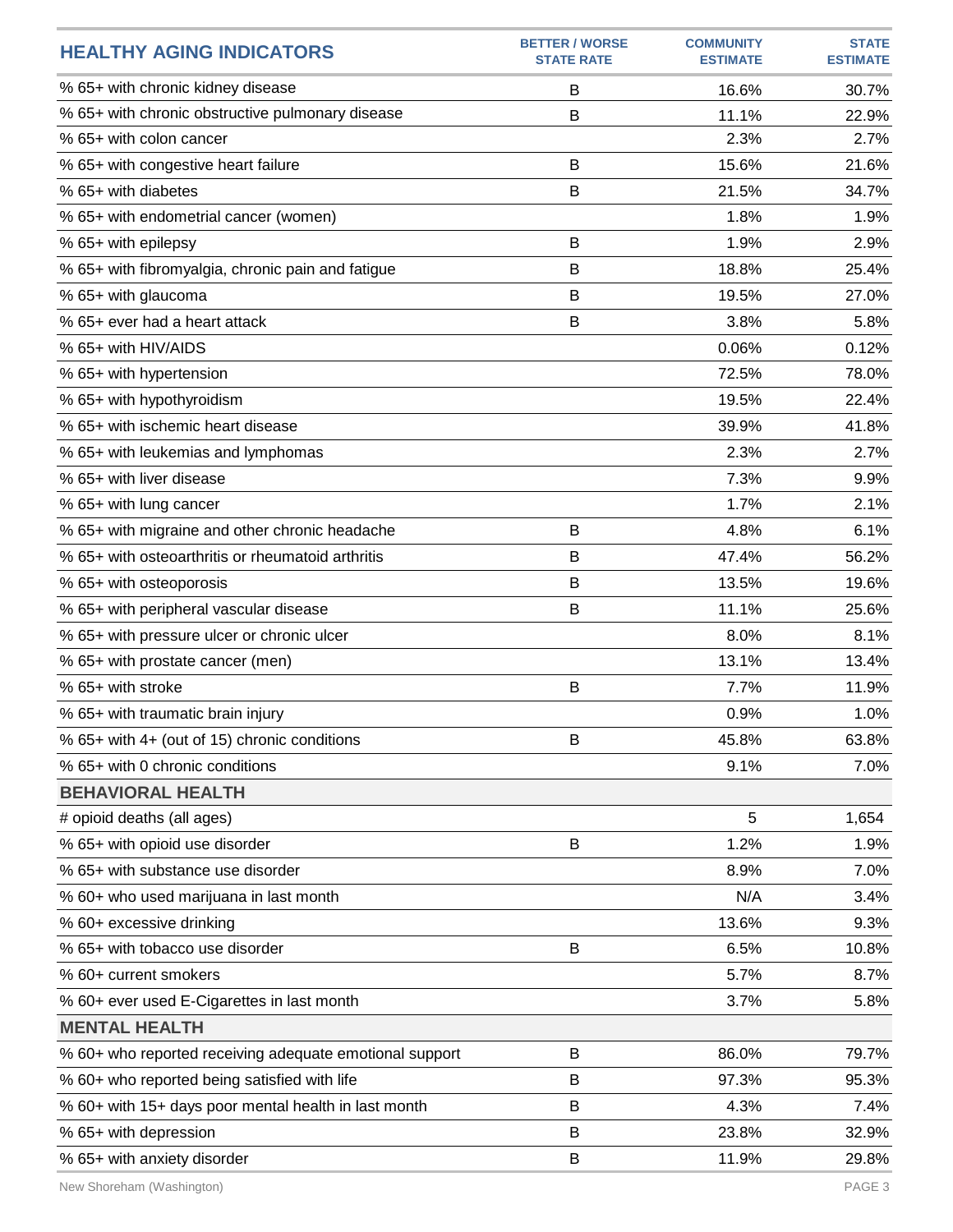| <b>HEALTHY AGING INDICATORS</b>                                  | <b>BETTER / WORSE</b><br><b>STATE RATE</b> | <b>COMMUNITY</b><br><b>ESTIMATE</b> | <b>STATE</b><br><b>ESTIMATE</b> |
|------------------------------------------------------------------|--------------------------------------------|-------------------------------------|---------------------------------|
| % 65+ with bipolar disorder                                      | B                                          | 2.0%                                | 4.1%                            |
| % 65+ with post-traumatic stress disorder                        |                                            | 1.5%                                | 1.7%                            |
| % 65+ with schizophrenia & other psychotic disorder              | B                                          | 1.8%                                | 3.8%                            |
| % 65+ with personality disorder                                  |                                            | 2.2%                                | 2.8%                            |
| <b>LIVING WITH DISABILITY</b>                                    |                                            |                                     |                                 |
| % 65+ with self-reported hearing difficulty                      |                                            | 6.3%                                | 13.9%                           |
| % 65+ with clinical diagnosis of deafness or hearing impairment  |                                            | 14.2%                               | 16.4%                           |
| % 65+ with self-reported vision difficulty                       |                                            | 5.0%                                | 5.5%                            |
| % 65+ with clinical diagnosis of blindness or visual impairment  |                                            | 0.7%                                | 1.1%                            |
| % 65+ with self-reported cognition difficulty                    |                                            | 0.0%                                | 8.2%                            |
| % 65+ with self-reported ambulatory difficulty                   |                                            | 13.6%                               | 21.0%                           |
| % 65+ with clinical diagnosis of mobility impairment             | B                                          | 2.7%                                | 3.8%                            |
| % 65+ with self-reported self-care difficulty                    |                                            | 5.0%                                | 8.0%                            |
| % 65+ with self-reported independent living difficulty           |                                            | 7.7%                                | 14.3%                           |
| <b>CAREGIVING</b>                                                |                                            |                                     |                                 |
| # of Alzheimer's disease specific support groups                 |                                            | 0                                   | 16                              |
| # of Memory Cafes                                                |                                            | 0                                   | 10                              |
| % of 60+ who provide care to a family/friend in last month       |                                            | 20.5%                               | 22.5%                           |
| % of grandparents raising grandchildren                          |                                            | 0.0%                                | 1.0%                            |
| % of grandparents who live with grandchildren                    | $\star$                                    | 0.0%                                | 3.2%                            |
| <b>ACCESS TO CARE</b>                                            |                                            |                                     |                                 |
| % 65+ dually eligible for Medicare and Medicaid                  | $\star$                                    | 3.5%                                | 13.8%                           |
| % 65+ Medicare managed care enrollees                            | $\star$                                    | 19.5%                               | 43.8%                           |
| % 60+ with a regular doctor                                      |                                            | 97.2%                               | 96.7%                           |
| % 60+ who did not see a doctor when needed due to cost           |                                            | 4.1%                                | 5.4%                            |
| # of primary care providers within 5 miles                       |                                            | 3                                   | 1,605                           |
| # of hospitals within 5 miles                                    |                                            | 0                                   | 13                              |
| # of home health agencies                                        |                                            | 1                                   | 23                              |
| # of nursing homes within 5 miles                                |                                            | 0                                   | 80                              |
| # of community health centers                                    |                                            | 1                                   | 43                              |
| # of adult day health centers                                    |                                            | 0                                   | 31                              |
| # of hospice agencies                                            |                                            | $\mathbf 0$                         | 18                              |
| <b>SERVICE UTILIZATION</b>                                       |                                            |                                     |                                 |
| # physician visits per year                                      | $\star$                                    | 7.1                                 | 8.4                             |
| # emergency room visits/1000 persons 65+ years annually          | $\star$                                    | 313.0                               | 620.6                           |
| # Part D monthly prescription fills per person annually          | $\star$                                    | 36.1                                | 52.2                            |
| # home health visits annually                                    | $\star$                                    | 0.9                                 | 3.5                             |
| # durable medical equipment claims annually                      |                                            | 1.4                                 | 1.7                             |
| # inpatient hospital stays/1000 persons 65+ years annually       |                                            | 201.3                               | 286.5                           |
| % Medicare inpatient hospital readmissions (as % of admissions)  |                                            | 22.2%                               | 17.4%                           |
| # skilled nursing facility stays/1000 persons 65+ years annually | $\star$                                    | 47.0                                | 98.8                            |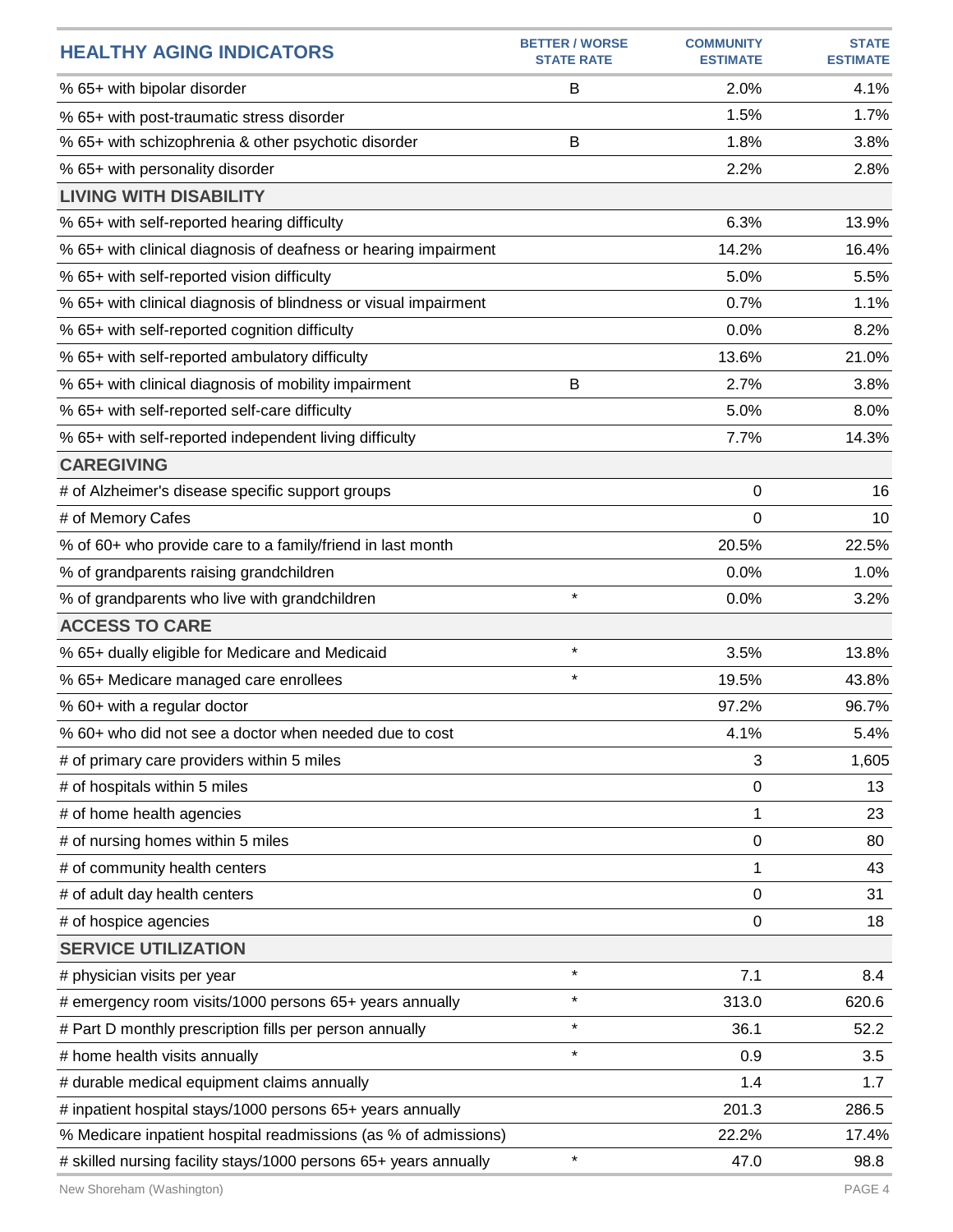| <b>HEALTHY AGING INDICATORS</b>                               | <b>BETTER / WORSE</b> | <b>COMMUNITY</b> | <b>STATE</b>    |
|---------------------------------------------------------------|-----------------------|------------------|-----------------|
|                                                               | <b>STATE RATE</b>     | <b>ESTIMATE</b>  | <b>ESTIMATE</b> |
| # skilled nursing home Medicare beds/1000 persons 65+ years   | $\star$               | 0.0              | 47.1            |
| % 65+ getting Medicaid long term services and supports        | $\star$               | 1.0%             | 4.2%            |
| % 65+ hospice users                                           |                       | 2.6%             | 3.5%            |
| % 65+ hospice users as % of decedents                         |                       | 51.0%            | 53.0%           |
| Median hospice days per hospice user (65+, deceased)          |                       | 9.0              | 11.0            |
| Median hospice payment (Medicare + other) per hospice user    |                       | \$3,789.79       | \$3,870.97      |
| <b>COMMUNITY</b>                                              |                       |                  |                 |
| Air pollution: annual # of unhealthy days for 65+ (county)    |                       | 5                | N/A             |
| Age-friendly efforts in community                             |                       | Not yet          | Yes             |
| # of senior centers                                           |                       | 0                | 32              |
| # of universities and community colleges                      |                       | 0                | 19              |
| # of public libraries                                         |                       | 1                | 71              |
| # of YMCAs                                                    |                       | 0                | 15              |
| % in county with access to broadband (all ages)               |                       | 97.7%            | 98.1%           |
| % 60+ who used Internet in last month                         | $\star$               | 84.7%            | 71.6%           |
| Voter participation rate in 2016 election (age 18+)           |                       | 100.0%           | 55.0%           |
| % 60+ who believe local service orgs understand needs         | $\star$               | 56.2%            | 44.1%           |
| % 60+ who believe he/she can make a difference                | $\star$               | 63.3%            | 52.2%           |
| % 60+ who believe working together can make a difference      |                       | 84.5%            | 81.0%           |
| % 60+ who volunteer at least once per month                   | $\star$               | 29.3%            | 22.9%           |
| % 60+ who attend community events (church, club) monthly      | $\star$               | 56.7%            | 44.4%           |
| <b>SAFETY &amp; CRIME</b>                                     |                       |                  |                 |
| Violent crime rate /100,000 persons                           |                       | 192.5            | 220.3           |
| Homicide rate /100,000 persons (county)                       |                       | N/A              | $\overline{2}$  |
| # firearm fatalities (all ages) (county)                      |                       | 104              | 895             |
| Property crime rate /100,000 persons                          |                       | 1780.6           | 1,678.4         |
| # 65+ deaths by suicide (county)                              |                       | N/A              | 57              |
| <b>TRANSPORTATION</b>                                         |                       |                  |                 |
| % 65+ who own a motor vehicle                                 | $\star$               | 97.7%            | 85.0%           |
| % 60+ who always drive or ride wearing a seatbelt             |                       | 91.1%            | 91.9%           |
| % 60+ who drove under the influence of drinking in last month |                       | N/A              | 2.0%            |
| # of fatal crashes involving adult age 60+/town               |                       | 0                | 82              |
| # of fatal crashes involving adult age 60+/county             |                       | 7                | 82              |
| <b>HOUSING</b>                                                |                       |                  |                 |
| % 65+ population who live alone                               |                       | 39.7%            | 31.4%           |
| Average household size (all ages)                             |                       | 1.8              | 2.5             |
| Median house value                                            |                       | \$1,098,000.00   | \$249,800.00    |
| % 60+ own home                                                |                       | 75.1%            | 70.3%           |
| % 60+ homeowners who have mortgage                            |                       | 65.0%            | 48.7%           |
| % 60+ stressed about paying rent/mortgage in last month       |                       | 18.3%            | 22.1%           |
|                                                               |                       |                  |                 |